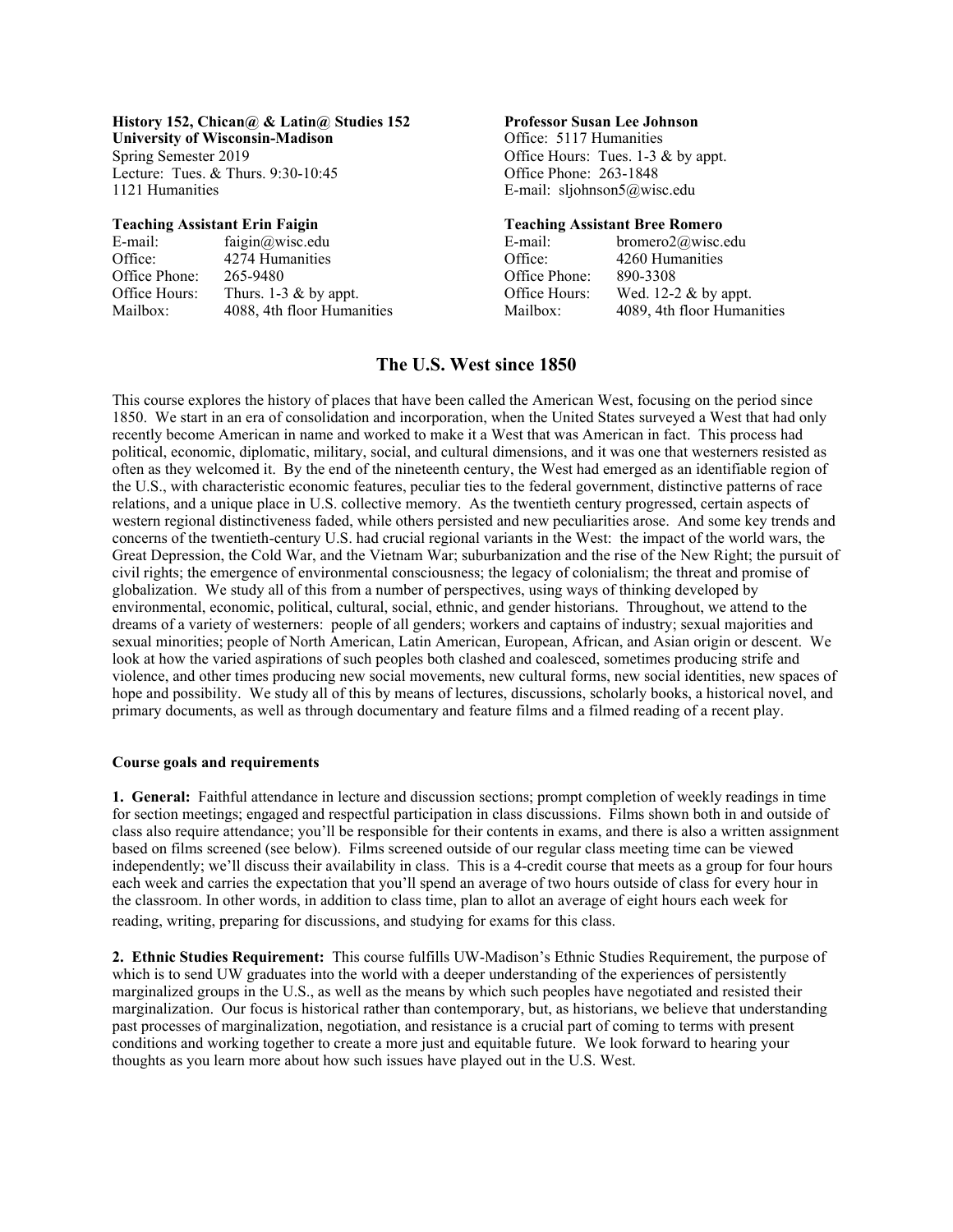**3. Learning outcomes:** The goals of this class involve learning the major historical developments that have shaped the U.S. West since 1850 as well as the basic skills involved in historical analysis—that is, in thinking historically. Thus, by the end of the semester, students will be able to:

--identify and analyze the relationships among the political, social, cultural, economic, and environmental factors that created the West as an identifiable region of the U.S. by the end of the 19th century

--identify and analyze the relationships among the political, social, cultural, economic, and environmental factors that maintained the West as an identifiable region of the U.S., as well as those that diminished regional distinctiveness over the course of the  $20<sup>th</sup>$  century

--identify and analyze the ways in which westerners of various genders, races, classes, and sexualities navigated their lives; the forces that created hierarchies among and within human communities; and the means by which various westerners either maintained or challenged those hierarchies

--explain the significance of the West for the development of the U.S. nation-state, for the fate of those who lived in the West before the U.S. claimed it, and for those who migrated to the West once it was in U.S. hands

--explain how and why the West gained such a hold on popular imagination in the 19<sup>th</sup> and 20<sup>th</sup> centuries, through such media as fiction, art, music, drama, and film

--differentiate between primary and secondary sources

--explain how historical knowledge is created through the examination of primary sources and the analysis of those materials in secondary sources

--pose a historical question

--make a historical argument

--demonstrate knowledge of the concept of historiography in both of its meanings: as the study of the study of history, and as the literature of history

--analyze primary sources by placing them in their historical contexts

--evaluate historical arguments posed in secondary sources

--demonstrate knowledge of the conventions of historical writing, from writing about the past in the past tense to citing sources used in making historical arguments

**4. Screen-based devices and notetaking:** The use of laptop computers, tablets, smart phones, or other screenbased devices is not permitted during lecture (including when films are screened) or in discussion sections, unless you have a need that has been authorized by the McBurney Disability Resource Center. If you do have authorization from the McBurney Center, please discuss this with us during the first week of class. Otherwise, notetaking should be done by hand, and we encourage you to share your notes with one another. In addition, lecture outlines and key terms will be displayed throughout each lecture and are also available on the Canvas site for this class. New outlines and terms usually are posted on Learn@UW the night before each lecture; you may wish to print these materials out and bring them with you to class.

**5. Course materials on Canvas:** Virtually all course materials will be posted on the Canvas site for this class. The exceptions to this rule include maps and the midterm and final exams, which will be distributed in hard copy during regularly scheduled lecture periods.

**6. Readings and discussions:** This course has a healthy reading load. Be sure to budget your time so that you can complete assigned readings each week before your discussion section meets. Readings complement lectures and films screened in class; they only occasionally cover the same material. Some of the toughest reading comes in the two single-author works of history assigned in class (books by William Cronon and Eric Avila), which is why we'll be discussing these books both in section and in lecture (one lecture period for each of the books). Still, most discussion of readings will occur in discussion section, and you won't be able to participate in section unless you've done the reading (note that course participation counts for 20% of your final grade). In section, you'll relate readings to lectures and films, but the primary purpose of section is discussion of assigned readings, not review of lecture material. It's also in section that you'll learn how to read and analyze primary sources (reproduced in *Shaped by the West*), which are the building blocks of historical research and writing.

**7. Film Journals:** Each of you should keep a journal about your intellectual reactions to the documentary and feature films (as well as the filmed play reading) that will be screened for this class. You'll have one opportunity to turn in a 1-2 page journal entry that discusses selected films and their *relationship to readings and lectures*. Film journal entries may not be submitted electronically. You may choose *either of the following two options* (note that an additional, extra credit opportunity follows):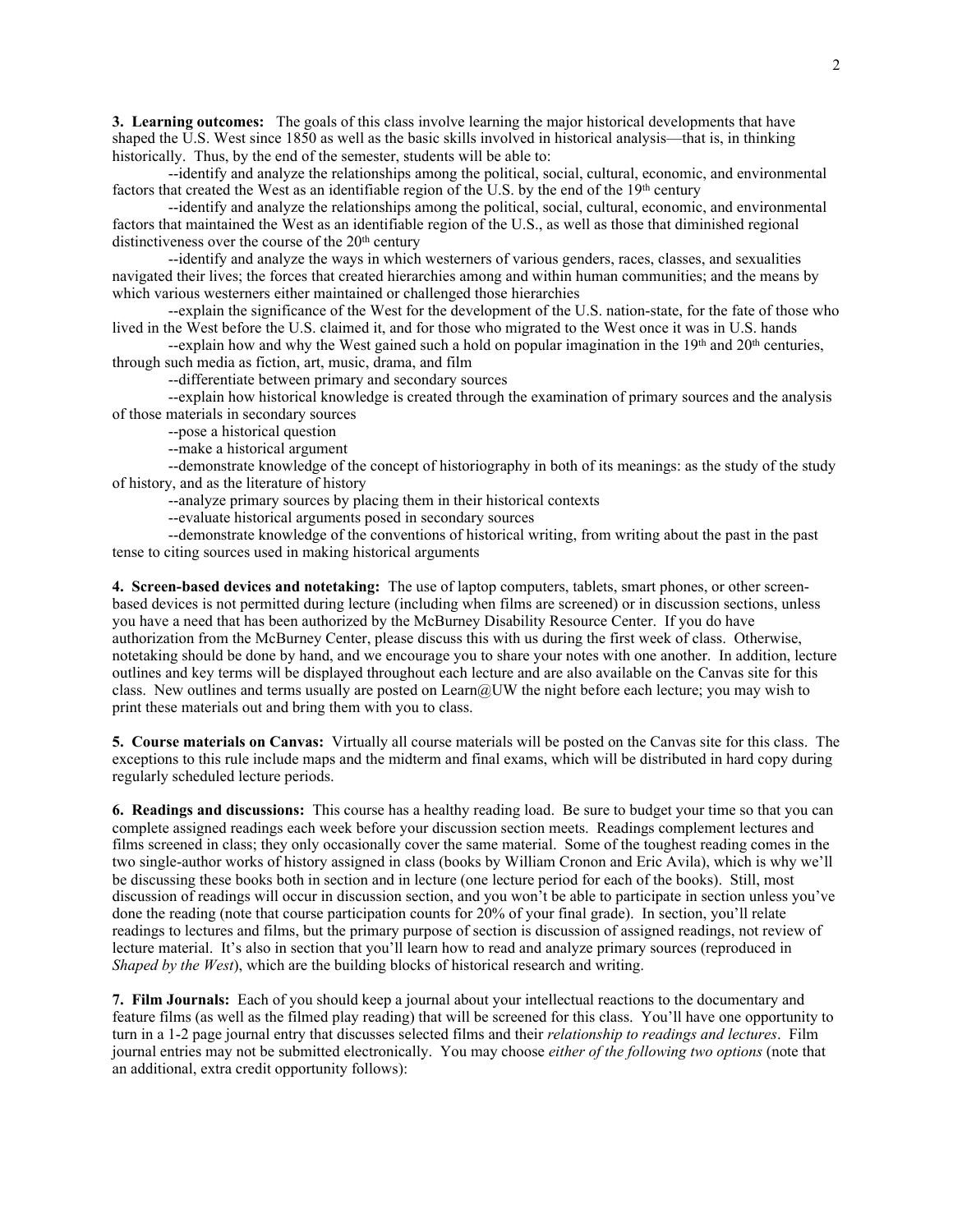*Option #1*: Write a 1-2 page journal entry in which you discuss all three episodes of the film *The West* screened in class and their relationship to other course materials (readings and lectures). If you choose this option, your film journal entry is due at the beginning of lecture on Tues. March 5.

*Option #2*: Write a 1-2 page journal entry in which you discuss the three documentary films *Goin' Back to T-Town, The Times of Harvey Milk*, and *East LA Interchange* and their relationship to other course materials (readings, lectures, and other films). If you choose this option, your film journal entry is due at the beginning of lecture on Tues. April 30.

Remember, you need to *turn in only one of these two journal entries*. Your journal entry can be computergenerated or handwritten. It won't be graded, but it will be marked using  $a +$ ,  $\checkmark$ , - system, and this mark will be used to help determine your course participation grade. Your professor, rather than your teaching assistant, will evaluate all film journal entries.

*Extra Credit Option*: You will earn extra credit toward your course participation grade if you write another 2-page journal entry in which you discuss the three feature films, *Stagecoach, High Noon,* and *Smoke Signals*, as well as the filmed reading of the play *Sliver of a Full Moon*, and their relationship to other course materials (readings, lectures, and other films). If you write an extra credit journal entry, it is due at the beginning of lecture on the last day of class, Thurs. May 2.

**8. Papers:** You will write three papers for this class: a short 2-page paper on assigned primary sources, a short 2 page paper on a historical novel, and a longer 5-page paper on one of the two single-author works of history assigned to the class as a whole. Two of the papers are designed to give you hands-on experience with the building blocks of history, that is, original primary source materials, while the third gives you an opportunity to think about how history is represented in works of fiction. Papers may not be submitted electronically.

*a. First short paper*: Two pages, double-spaced. You'll receive guidelines for this paper early in the semester. The paper will give you a chance to consider in depth one week's primary source readings from *Shaped by the West*. Please note that the chapters for this paper appear *not* in volume 2 of this book, which you have purchased, but in volume 1, which is not assigned in this class. Instead, you will be purchasing a photocopy of these chapters at University Book Store, or else reading them on reserve at College Library or online on the Canvas site for this class. The assigned chapters are: Chapter 13, "The 1850s: A Crisis of Authority," and Chapter 14, "Civil Wars Spread Over the West." You'll choose at least two of the primary sources in these chapters and analyze the different points of view of the crises that unfolded in the West in the 1850s and 1860s represented by each. Your paper will be due at the beginning of lecture on Thurs. Feb. 7.Papers must be computer-generated, double-spaced, with standard one-inch margins. Late papers will be accepted without penalty only if you negotiate an alternative due date with your teaching assistant at least *48 hours prior to the due date* specified here. Otherwise, late papers will drop by one-half of a grade for each day that they are late.

*b. Second short paper:* Two pages, double-spaced. You'll receive guidelines for this paper after the midterm. The paper will give you a chance to think about how fiction writers, as opposed to historians, make use of the past. It will be based on the novel *The Buddha in the Attic* by Julie Otsuka. In the paper, you will imagine what sort of research goes into producing a work of fiction as opposed to a nonfiction work of history; you will reflect on how the conventions of writing historical fiction differ from those of writing history; and you will assess what each type of writing has to offer readers who care about the past. Your paper will be due at the beginning of lecture on Tues. April 16.Papers must be computer-generated, double-spaced, with standard one-inch margins. Late papers will be accepted without penalty only if you negotiate an alternative due date with your teaching assistant at least *48 hours prior to the due date* specified here. Otherwise, late papers will drop by one-half of a grade for each day that they are late.

*c. Long paper*: Five pages, double-spaced. You'll receive detailed guidelines for this paper early in the semester. This paper will be written individually, but there will be teamwork involved in your initial research. For this paper, you'll use as your starting point one of the two single-author works of history assigned to the class as a whole: Cronon, *Nature's Metropolis*; and Avila, *Popular Culture in the Age of White Flight*. All of you will be reading both of these books, but each of you individually will write a paper on just one of them. We'd like to have roughly equal numbers of students writing on each of these books. So during the first couple weeks of class, we'll ask you to designate your top book choice, and then we'll divide the class into two similarly sized groups, each one assigned to a different book. We'll make every effort to assign you the book you've chosen. The two mega-groups (each assigned one of the books) will have time in class to organize themselves into smaller research teams (we suggest 2-4 students on each team). Each research team will then plan a research strategy for identifying primary source materials relevant to the book assigned. These primary sources should be found in libraries on campus or in electronic databases accessible through UW libraries. On Thurs. Feb. 7, a UW librarian will speak during lecture about how to find such sources, and you will organize yourselves into research teams. The teams from each megagroup will report on the primary sources they've found during the class period in which we'll be discussing the book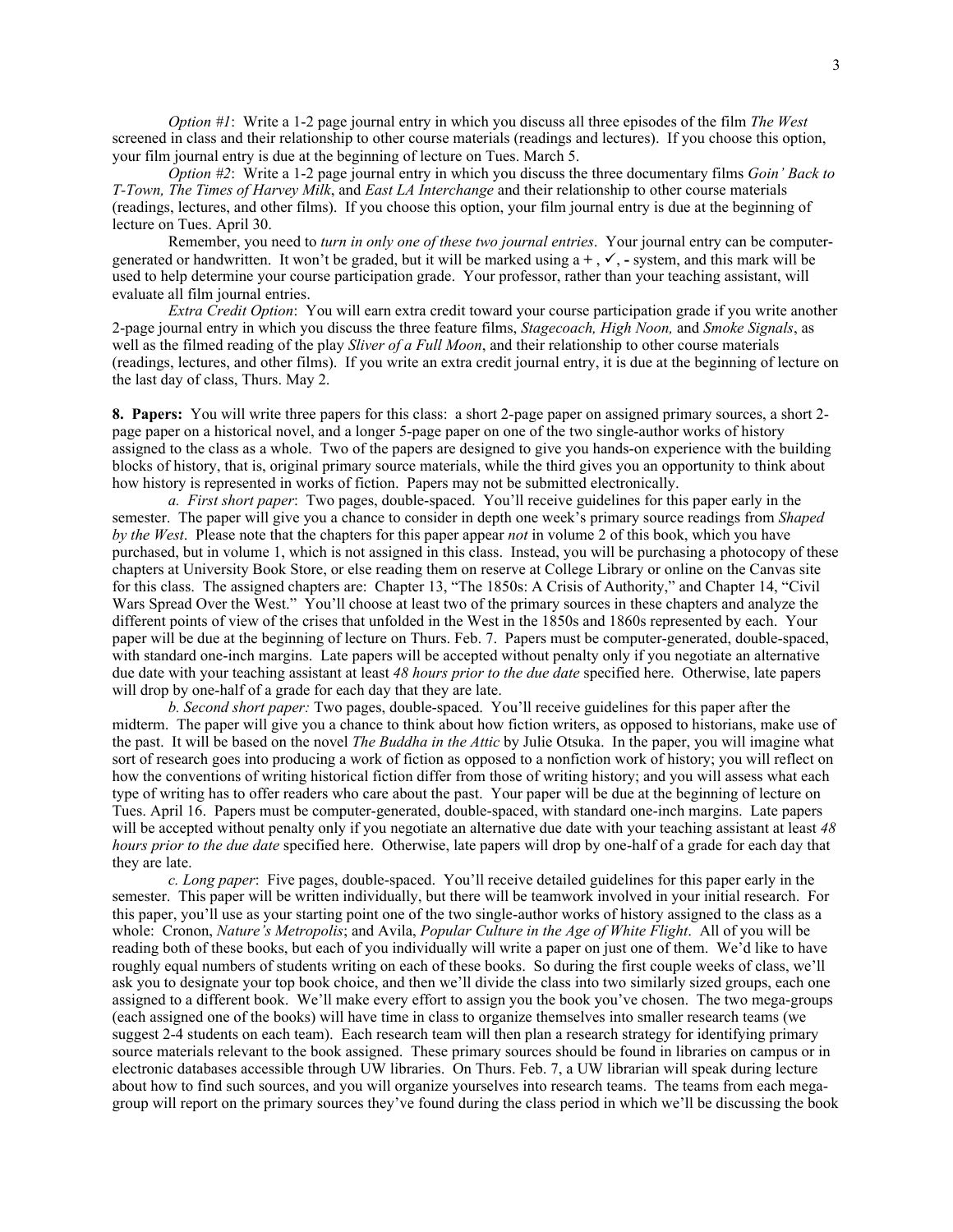assigned to that mega-group (*Nature's Metropolis* on Thurs. Feb. 21, and *Popular Culture in the Age of White Flight* on Thurs. April 25). Meanwhile, each individual should be deciding on one or two of the primary sources identified to use in the preparation of his or her individual paper. The actual paper, then, will be both a review of the book and an exploration of how the author uses primary sources to make a historical argument. You'll use the source(s) you've chosen to demonstrate in detail how the author uses primary materials. Your paper will be due at the beginning of lecture a week after the book you've read is discussed in class (*Nature's Metropolis* on Thurs. Feb. 28, and *Popular Culture in the Age of White Flight* on Thurs. May 2). Papers must be computer-generated, doublespaced, with standard one-inch margins. Late papers will be accepted without penalty only if you negotiate an alternative due date with your teaching assistant at least *48 hours prior to the due date* specified here. Otherwise, late papers will drop by one-half of a grade for each day that they are late.

**9. Exams:** There will be two take-home essay exams, a Midterm and a Final. We will not give out exam questions prior to the dates specified here under any circumstances, nor will they be distributed electronically. The Midterm questions will be handed out at the end of lecture on Thurs. March 7, and your answers must be handed in at the beginning of lecture on Thurs. March 14. There will be no formal lecture on Tues. March 12; instead, the professor and teaching assistants will hold a review session to answer questions you have about the midterm. The Final questions will be handed out at the end of lecture on Tues. April 30, and your answers must be handed in between 10:05 and 12:05 on Thurs. May 9—that is, during the regularly scheduled final exam period for this course. There will be no formal lecture on Thurs. May 2; instead, the professor and teaching assistants will hold a review session to answer questions you have about the final. Midterm and Final exams must be computer-generated, doublespaced, with standard one-inch margins, and they may not exceed the page limits established. You are to work individually and independently on these exams; evidence of collaboration will result in automatic failure. Exams may not be submitted electronically. Late exams will not be accepted (no exceptions made for computer difficulties or transportation problems).

**10. Academic Honesty and Integrity:** Together, we constitute an academic community, and academic communities are bound by codes of honesty and respect. In the life of our community, there will be moments when you're called upon to collaborate, cooperate, and brainstorm, and there will be moments when you're called upon to produce individual work. You'll collaborate during discussion sections, for example, and you'll also work cooperatively in the research stage of the long paper assignment described above (see 8c). But written assignments produced for this class (papers, exams, and the film journal entry) must be your own original work expressed in your own words. Using a classmate's responses to exam questions and disguising them as your own or claiming credit for prose that you've found on the internet or in an academic publication (even if you change a word here and there) are examples of plagiarism, a serious academic offense. Most of you would never dream of cheating, and we respect you for that. For those few who are tempted to consider taking a dishonest shortcut in assigned work for this class: know that your professor and teaching assistants are trained to spot academic misconduct and will respond to it as outlined in UW System Administrative Code, Chapter UWS 14, Student Academic Disciplinary Procedures. For more information, see: https://conduct.students.wisc.edu/academic-integrity/

## **Grades**

Your final grade will be determined using the following formula (grades are not curved):

| 20%   |
|-------|
| $5\%$ |
| 10%   |
| 20%   |
| 20%   |
| 25%   |
|       |

\*Your course participation grade is primarily based on your discussion section attendance and participation according to the rubric below. It is also influenced by your participation in lecture-day, full-class discussions and your film journal entry assignment (this gives quieter students a way to enhance their course participation grade). You may be given the chance to enhance your course participation grade by attending a campus event relevant to the history of the U.S. West and writing up a 1-2 page response paper that relates that event to course content. Check with your professor to make sure an event that interests you is sufficiently relevant to course content before writing such a paper and turning it in. These papers can be turned in to your professor, not your teaching assistant.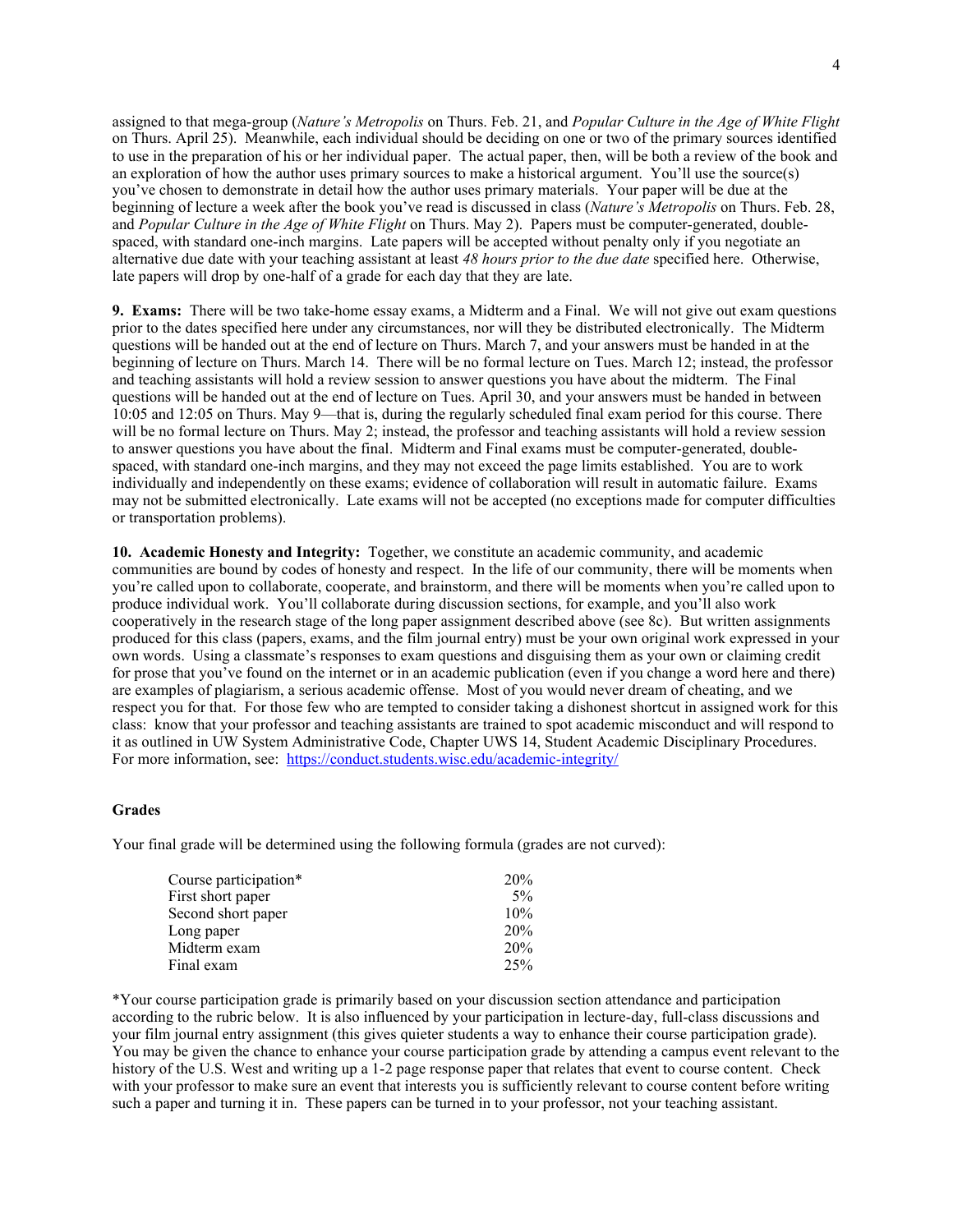Discussion Section Participation Rubric

| Excellent $(90-100)$  | Good (80-90)         | Competent (70-80)    | Inadequate (60-70)   | Fail $(0-60)$ |
|-----------------------|----------------------|----------------------|----------------------|---------------|
|                       |                      |                      |                      |               |
| -Mastery over         | -Knows readings well | -Basic grasp of      | -Insufficient        | -Uninvolved   |
| readings and previous | -Consistent          | reading              | command of reading   | -Unexcused    |
| discussion            | preparation and      | -Mostly offers facts | -Attempts to         | -Disruptive   |
| -Explores questions   | involvement          | or surface-level     | contribute facts or  |               |
| rigorously            | -Offers analysis of  | interpretations      | interpretations when |               |
| -Comes to class with  | texts in class       | -Contributes when    | called but unable to |               |
| interpretations and   |                      | called upon but not  | offer substance      |               |
| questions             |                      | actively engaged     |                      |               |
| -Engages others       |                      |                      |                      |               |

## **Readings**

The following four books are required for all students. They are available for purchase at the University Book Store, and are on reserve at College Library in Helen C. White Hall:

- William Deverell and Anne Hyde, eds., *Shaped by the West: A History of North America from 1850*, vol. 2 (Berkeley: University of California Press, 2018). (a collection of primary sources)
- Julie Otsuka, *The Buddha in the Attic* (2011; New York: Anchor Books, 2012). (a work of historical fiction)
- William Cronon, *Nature's Metropolis: Chicago and the Great West* (New York: W.W. Norton, 1992). (a nonfiction work of historical scholarship)
- Eric Avila, *Popular Culture in the Age of White Flight: Fear and Fantasy in Suburban Los Angeles* (Berkeley: University of California Press, 2004). (a nonfiction work of historical scholarship)
- There is also a small, required course pack available for purchase at the University Book Store. It consists of three chapters from vol. 1 of *Shaped by the West*. Copies of vol. 1 are also on reserve at College Library. The assigned chapters are available in electronic form on the Canvas site for this course, too.

The following book *isn't required*, but it's *ever-so-highly recommended*. It's a more reliable source of relevant information about western history than, say, *Wikipedia*, because the entries are written by leading practitioners in the field. Those of you who purchase it may well find it to be a book you'll be happy to own for years to come. Still, it's expensive, so you might want to use one of the copies on reserve at College Library. None of the assignments in the book are required, but once you start reading them, you might get hooked. This is no boring compendium of useless facts, but rather a curious collection of brief, readable essays on an extraordinary range of topics. Why did the Pony Express last only a year? Why did Kansas bleed? What do state universities have to do with nineteenthcentury federal land policy? Why do blue jeans have copper rivets? Why did women gain voting rights first in the West? What is a Wobbly? Who said, "raise less corn and more hell"? Who performed in the Wild West show? Why is Wounded Knee twice famous in western history? When *Dances With Wolves* won an Oscar in 1990, how long had it been since a western won the award? How did Las Vegas morph from a Mormon mission site to Sin City, U.S.A.? What is the "new western history"? You'll find the answers here:

Howard Lamar, ed., *The New Encyclopedia of the American West* (New Haven, Conn.: Yale University Press, 1998). [Abbreviated as NEAW in syllabus. Remember, all NEAW entries are recommended rather than required reading. You'll find the entries particularly helpful when you're working on your exams.]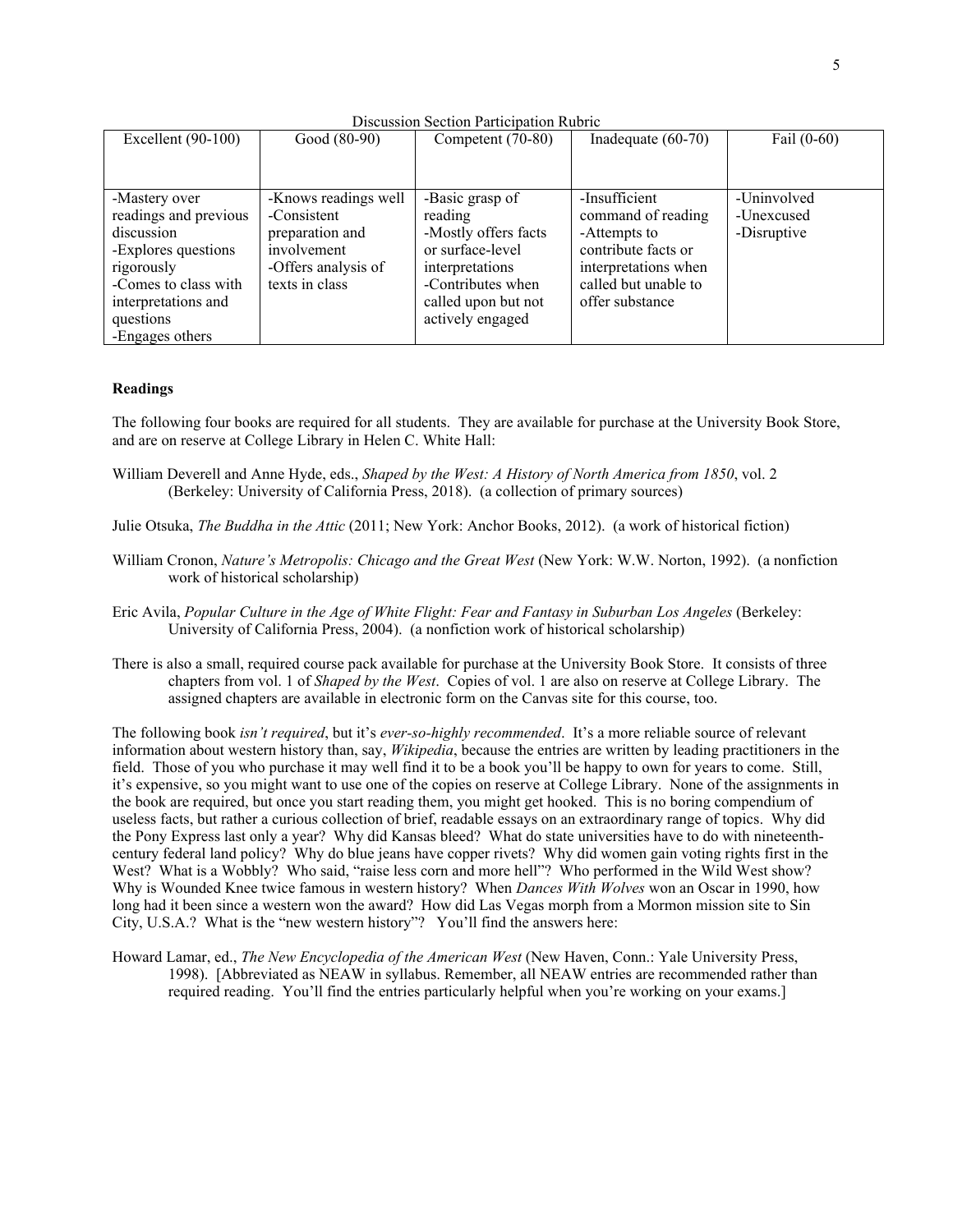| Tues. Jan. 22:  | Course Introduction                                                                                            |
|-----------------|----------------------------------------------------------------------------------------------------------------|
| Thurs. Jan. 24: | Making the West American:<br>From Native North America to the U.S.-Mexico War                                  |
| Reading:        | Shaped by the West, Introduction, pp. xiii-xiv<br>Nature's Metropolis, Preface & Prologue, pp. xiii-xvii, 5-19 |
|                 | NEAW: physiography of U.S. Indians of California of Texas, of Great Basin, of                                  |

physiography of U.S.; Indians of California, of Texas, of Great Basin, of Great Plains, of Northwest, of Southwest; see also entries for various Indigenous nations, groups, tribes, & confederacies, such as Sioux (Dakota, Lakota), Ute, "Five Civilized Tribes," Pueblo, Cheyenne & Arapaho, Apache, Navajo, Modoc & Klamath; Indian languages; Texas, annexation of; Oregon controversy; Mexican War; Treaty of Guadalupe Hidalgo; Gadsden Purchase; frontier theory; Turner, Frederick Jackson; western history, 1970s-90s; Chicago; Wisconsin

## *Week 2*

| Tues. Jan. 29:     | Incorporating the West: Gold Rush, Civil Wars, and Market Ties                                                                                                                              |
|--------------------|---------------------------------------------------------------------------------------------------------------------------------------------------------------------------------------------|
| Thurs. Jan. $31$ : | Mining the West: The Logic and Illogic of Capital                                                                                                                                           |
| Reading:           | Shaped by the West, vol. 1, Chap. 13, "The 1850s: A Crisis of Authority," $\&$<br>Chap. 14, "Civil Wars Spread Over the West," in Course Pack<br>Nature's Metropolis, Chaps. 1-2, pp. 23-93 |

NEAW: Compromise of 1850; California (up through American conquest & Calif. gold rush); telegraph; transportation, overland; stagecoach; Russell, Majors & Waddell; Overland Mail Co.; Holladay, Ben; Holladay's stagecoach lines; Pony Express; Wells, Fargo & Co.; Adams Express Co.; vigilantism; law & order; gold and silver rushes; Daly, Marcus; boomtowns; mining towns; Denver; mining, metal; mining law; mining engineer; Western Federation of Miners; prostitution; Kansas-Nebraska issue; popular sovereignty; Civil War in the West; Utah expedition of 1857-58; Latter Day Saints; polygamy; Young, Brigham; railroads; Minnesota (Sioux) Uprising; Sand Creek massacre; Chivington, John; Cheyenne & Arapaho Indians; Cheyenne & Arapaho War; Bent brothers; Sioux (Dakota, Lakota) Indians

#### *Week 3*

| Tues. Feb. 5:  | The West, part 4, Death Runs Riot                                                                                                                            |
|----------------|--------------------------------------------------------------------------------------------------------------------------------------------------------------|
| Thurs. Feb. 7: | Special presentation on finding primary sources<br>Wisconsin Historical Society Librarian Cynthia Bachhuber<br>First short paper due at beginning of lecture |
| Reading:       | Nature's Metropolis, Chaps. 3-5, pp. 97-259                                                                                                                  |

NEAW: buffalo; cattle industry; cattle towns; lumber industry; agricultural expansion; Cortina, Juan; Brown, John; Twain, Mark; Virginia City, Nevada; Sheridan, Philip Henry; Sherman, William Tecumseh; Fetterman massacre; Washita, battle of; Mountain Meadows massacre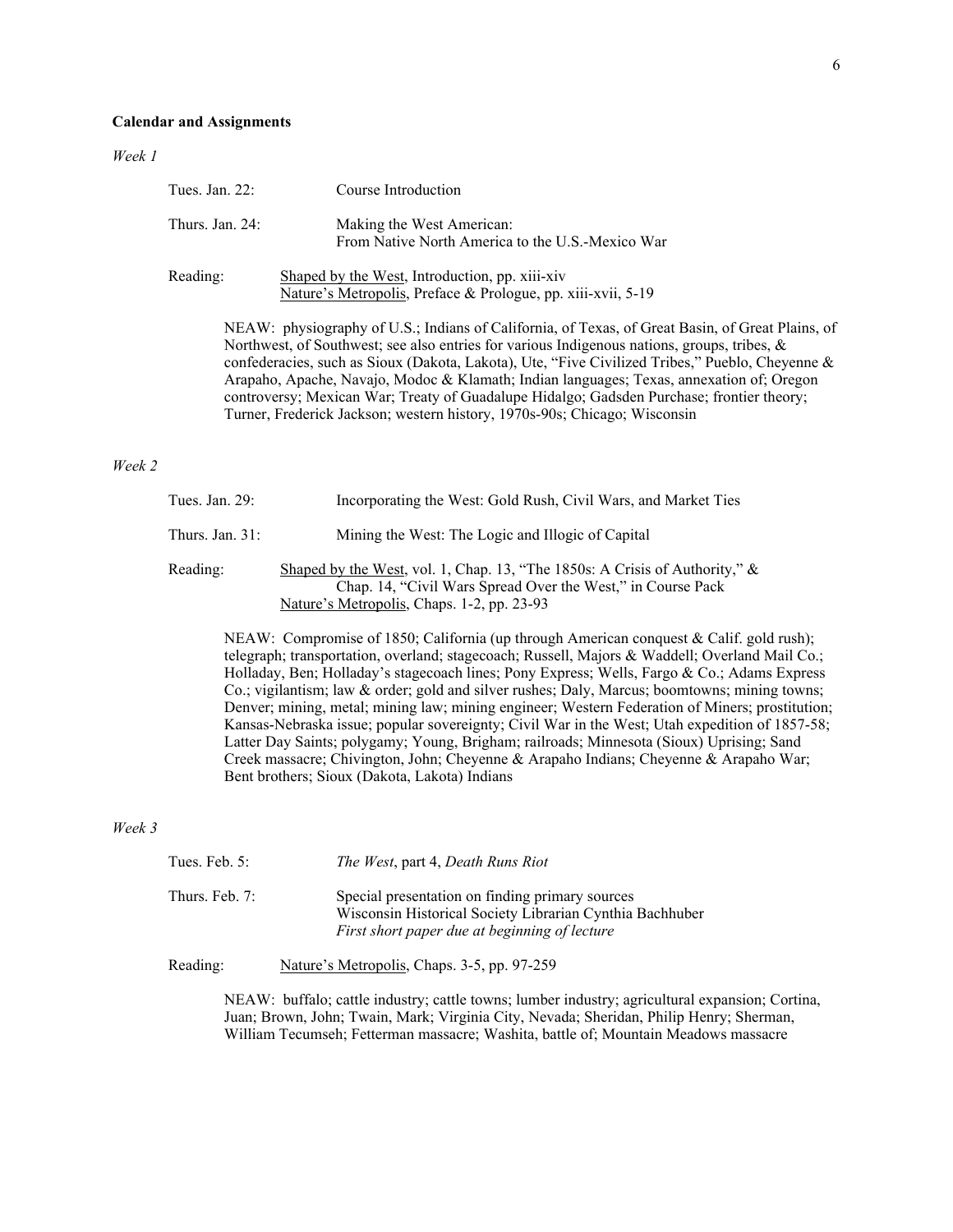*Week 6*

| Creating the Range: Prairies of Buffalo to Factories in Fields                                                                                                                                                                                                                                                                                                                                                                                                                                                                    |
|-----------------------------------------------------------------------------------------------------------------------------------------------------------------------------------------------------------------------------------------------------------------------------------------------------------------------------------------------------------------------------------------------------------------------------------------------------------------------------------------------------------------------------------|
| The West, part 6, Fight No More Forever                                                                                                                                                                                                                                                                                                                                                                                                                                                                                           |
| Shaped by the West, vol. 1, Chap. 15, "War & Reconstruction: Limiting the<br>Empire for Liberty," in Course Pack<br>Nature's Metropolis, Chaps. 6-7, pp. 263-340                                                                                                                                                                                                                                                                                                                                                                  |
| NEAW: Black Hills; Indian wars, 1865-91; Little Big Horn, battle of; Nez Perce War; Red River<br>War; Sitting Bull; Chief Joseph; Custer, George Armstrong; Howard, Oliver Otis; Miles, Nelson<br>Appleton; land policy, 1780-1896; Homestead Act; Timber Culture Act; public domain; sod<br>house; colleges & universities; Powell, John Wesley; sheep ranching; Basques; Navajo Indians;<br>Navajo weaving; bonanza farming; wheat production; Red River of the North; woman suffrage                                           |
| Railroad Blues: Indians, Mormons, Chinese, Hispanos, and the Iron Road                                                                                                                                                                                                                                                                                                                                                                                                                                                            |
| discussion of Nature's Metropolis                                                                                                                                                                                                                                                                                                                                                                                                                                                                                                 |
| Shaped by the West, Chap. 1, "Railroads West," and Chap. 2, "Western Conquest:<br>The War Against Native America"<br>Nature's Metropolis, Chap. 8 & Epilogue, pp. 341-385                                                                                                                                                                                                                                                                                                                                                         |
| NEAW: Central Pacific Railroad; Union Pacific Railroad; Denver and Rio Grande Western<br>Railroad; Atchison, Topeka and Santa Fe Railroad; Southern Pacific Railroad; Burlington<br>Northern Railroad; railroad land grants; transcontinental railroad surveys; Crocker, Charles;<br>Hopkins, Mark; Huntington, Collis P.; Stanford, Leland; Durant, Thomas C.; Villard, Henry; Hill,<br>James Jerome; Zion Co-operative Mercantile Institution; Apache Indians; Geronimo; immigration;<br>Chinese immigration; Irish immigration |
|                                                                                                                                                                                                                                                                                                                                                                                                                                                                                                                                   |

| Tues. Feb. 26:  | The West, part 7, Geography of Hope                                                                              |
|-----------------|------------------------------------------------------------------------------------------------------------------|
| Thurs. Feb. 28: | Reservations About Empire: Colonialism and Sovereignty<br>Nature's Metropolis papers due at beginning of lecture |
| Reading:        | Shaped by the West, Chap. 3, "The Unwelcome," and Chap. 4, "The Rise of the<br>Western Metropolis"               |

NEAW: African Americans on the frontier; Roosevelt, Theodore; Los Angeles (thru 1900); Udall family; Woodruff, Wilford; Carlisle Indian School; Cushing, Frank Hamilton; Wild West show; Cody, Buffalo Bill; U.S. Indian Policy, 1860-present (to 1900); Indian Affairs, Bureau of; Fort Laramie; Fort Laramie, treaty of (1851); Medicine Lodge, treaty of (1867); peace policy; Carleton, James Henry; Carson, Kit; Dawes Severalty Act; Dawes, Henry Laurens; Ghost Dance; Wounded Knee massacre; cities, growth of; Denver; Salt Lake City; San Francisco (to 1940s); Chinese Americans; Chinese, riots against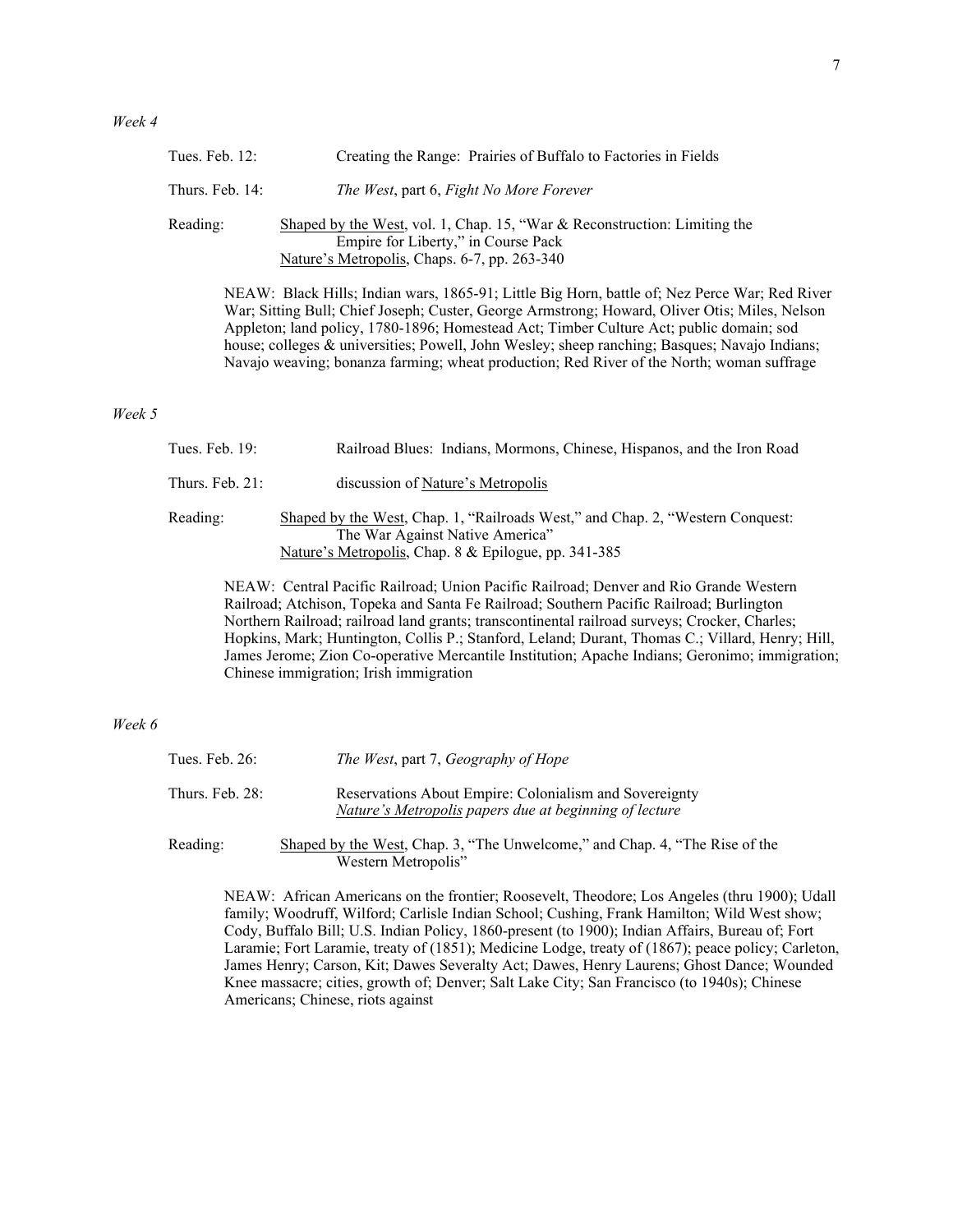| Tues. March 5:  | All-American Men?: Cowboys, Miners, Lumberjacks, & Sodbusters<br>option #1 film journal entry due at beginning of lecture                                     |
|-----------------|---------------------------------------------------------------------------------------------------------------------------------------------------------------|
| Thurs. March 7: | An Army of Women: Difference, Hierarchy, & Relationality<br>MIDTERM EXAM QUESTIONS HANDED OUT<br>AT END OF LECTURE                                            |
| Reading:        | The Buddha in the Attic, pp. 3-79                                                                                                                             |
|                 | NEAW: men & manhood in western history; Wister, Owen; Remington, Frederic;<br>Bunyan, Paul; lumberjack; cowboy; cowboy clothing; barbed wire; rodeo; women in |

| Tues. March 12:  | exam review session                                                                                    |
|------------------|--------------------------------------------------------------------------------------------------------|
| Thurs. March 14: | Water, Woods, and Wilderness: From Plenty to Scarcity<br>MIDTERM EXAMS DUE AT THE BEGINNING OF LECTURE |

# *NOTE: no discussion section meetings this week*

Japanese Americans

NEAW: environmental history of the West; conservation movement; Muir, John; Carey Act; Newlands Reclamation Act; Taylor Grazing Act; cattle industry in the  $20<sup>th</sup>$  century; reclamation  $\&$ irrigation; water in the trans-Mississippi West; California, water & the environment; Pinchot, Gifford; Boone & Crockett Club; wilderness; national parks and monuments; National Park Service; Yellowstone National Park; Yosemite National Park; tourist travel

western history; Calamity Jane; Duniway, Abigail Scott; Edmunds Acts; Japanese immigration;

*Week 9 SPRING BREAK!!!*

## *Week 10*

| Tues. March 26:  | Protesting the West Agrarian: From Las Gorras Blancas to the Populists                                                                                                                                                                          |
|------------------|-------------------------------------------------------------------------------------------------------------------------------------------------------------------------------------------------------------------------------------------------|
| Thurs. March 28: | Protesting the West Industrial: Mining Communities Fight the Power                                                                                                                                                                              |
| Reading:         | Shaped by the West, Chap. 5, pp. "Populism: The Politics of Protest," Chap. 6,<br>"Labor Unrest in the West," and Chap. 7, "Los Angeles Comes of Age"<br>Popular Culture in the Age of White Flight, Preface and Chaps. 1-2, pp. xiii-xvi, 1-64 |

NEAW: agrarian movements; agricultural expansion; Greenback Party; Populism; Populism in the Mountain West; Lease, Mary Elizabeth; Bryan, William Jennings; election of 1892; election of 1896; silver issue; coal mining; copper mining; Cripple Creek strikes; Waite, Davis; Costigan, Edward Prentiss; Industrial Workers of the World; labor movement; Mexican Americans; Los Angeles (after 1900)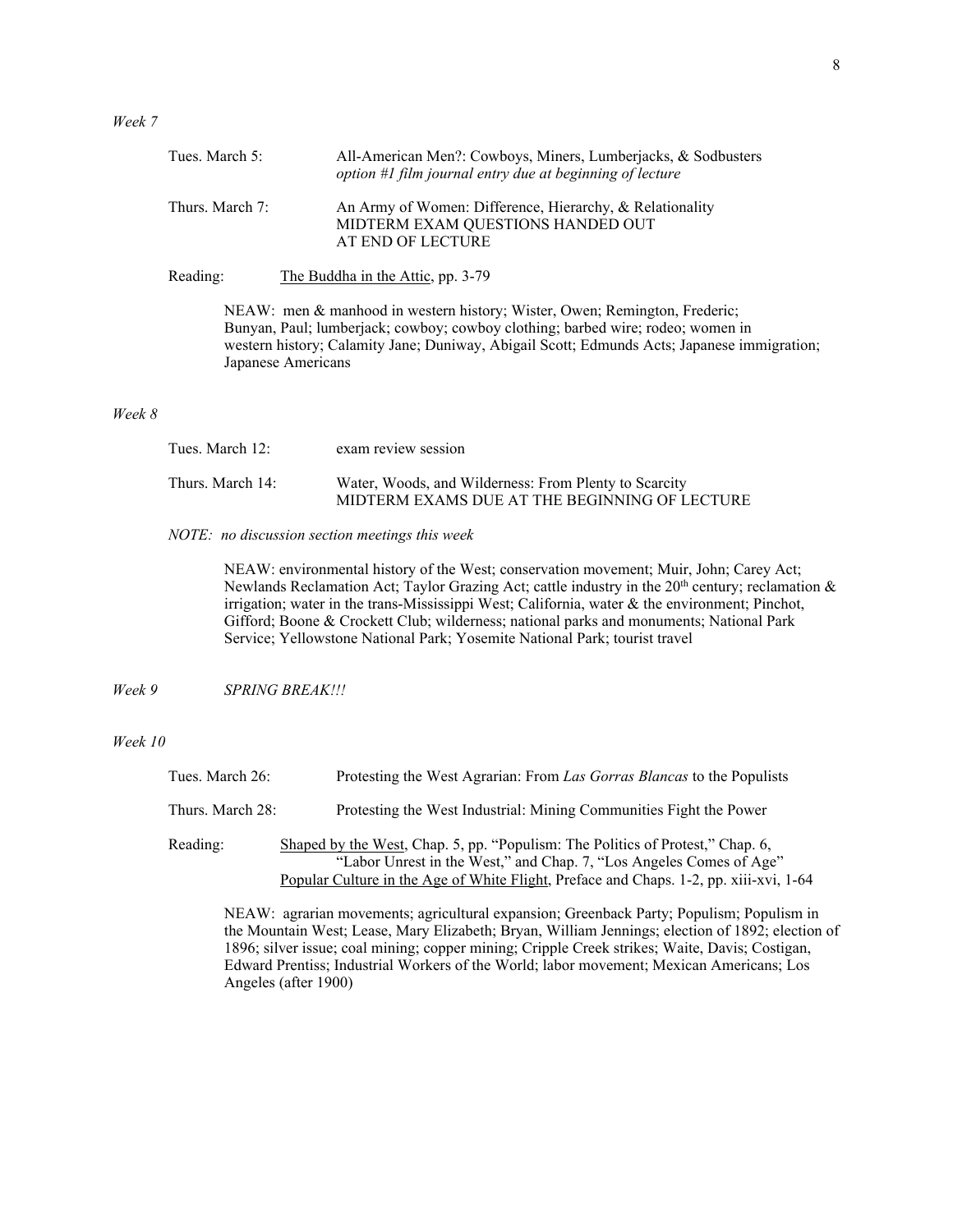| Tues. April 2:  | Oil, Soil, and Dust: From the Age of Fuel to the Dust Bowl                                                                                                                                                                                                                                                         |
|-----------------|--------------------------------------------------------------------------------------------------------------------------------------------------------------------------------------------------------------------------------------------------------------------------------------------------------------------|
| Thurs. April 4: | Constructing the Wild West: Myths and Countermyths                                                                                                                                                                                                                                                                 |
|                 | NOTE: Thurs. evening, special screening of film "Stagecoach," TBA                                                                                                                                                                                                                                                  |
| Reading:        | Shaped by the West, Chap. 8, "World War I and the West," Chap. 9,<br>"Progressives, Progressivism, and the American West," Chap. 10,<br>"Prohibition and the West," Chap. 11, "The Great Depression:<br>The New Deal and the Western Landscape"<br>Popular Culture in the Age of White Flight, Chap. 3, pp. 65-105 |

NEAW: petroleum industry; dry farming; dust bowl; California, the Great Depression; Okies; Steinbeck, John; Civilian Conservation Corps; dime novels; novel, western; Grey, Zane; L'Amour, Louis; Russell, Charles; artists of Taos and Santa Fe; Luhan, Mabel Dodge; O'Keefe, Georgia; Benton, Thomas Hart (1889-1975); Cather, Willa; Austin, Mary; Wilder, Laura Ingalls; films, western; motion picture industry; Wayne, John; radio & television, westerns on; music, western; music about the West

## *Week 12*

| Tues. April 9:   | Racial Terrorism in Tulsa: Film Introduction<br>Goin' Back to T-Town                                   |
|------------------|--------------------------------------------------------------------------------------------------------|
| Thurs. April 11: | Internments, Terminations, and the Roots of Resistance:<br>Westerners in World War II and the Cold War |

*NOTE: Thurs. evening, special screening of film "High Noon," TBA*

Reading:

Shaped by the West, Chap. 12, "Domestic Turmoil and Intolerance in a Time of War," and Chap. 13, "The Cold War and the Atomic West" The Buddha in the Attic, pp. 81-129

NEAW: Oklahoma; Tulsa; African Americans in the Far West; California, World War II & Japanese American internment, and politics and racial tensions; U.S. Indian policy, 1860-present (1900-present); Collier, John; Wheeler-Howard Act; Deer, Ada; Kaiser, Henry; aerospace industry; uranium mining; Los Alamos; Nevada Proving Ground